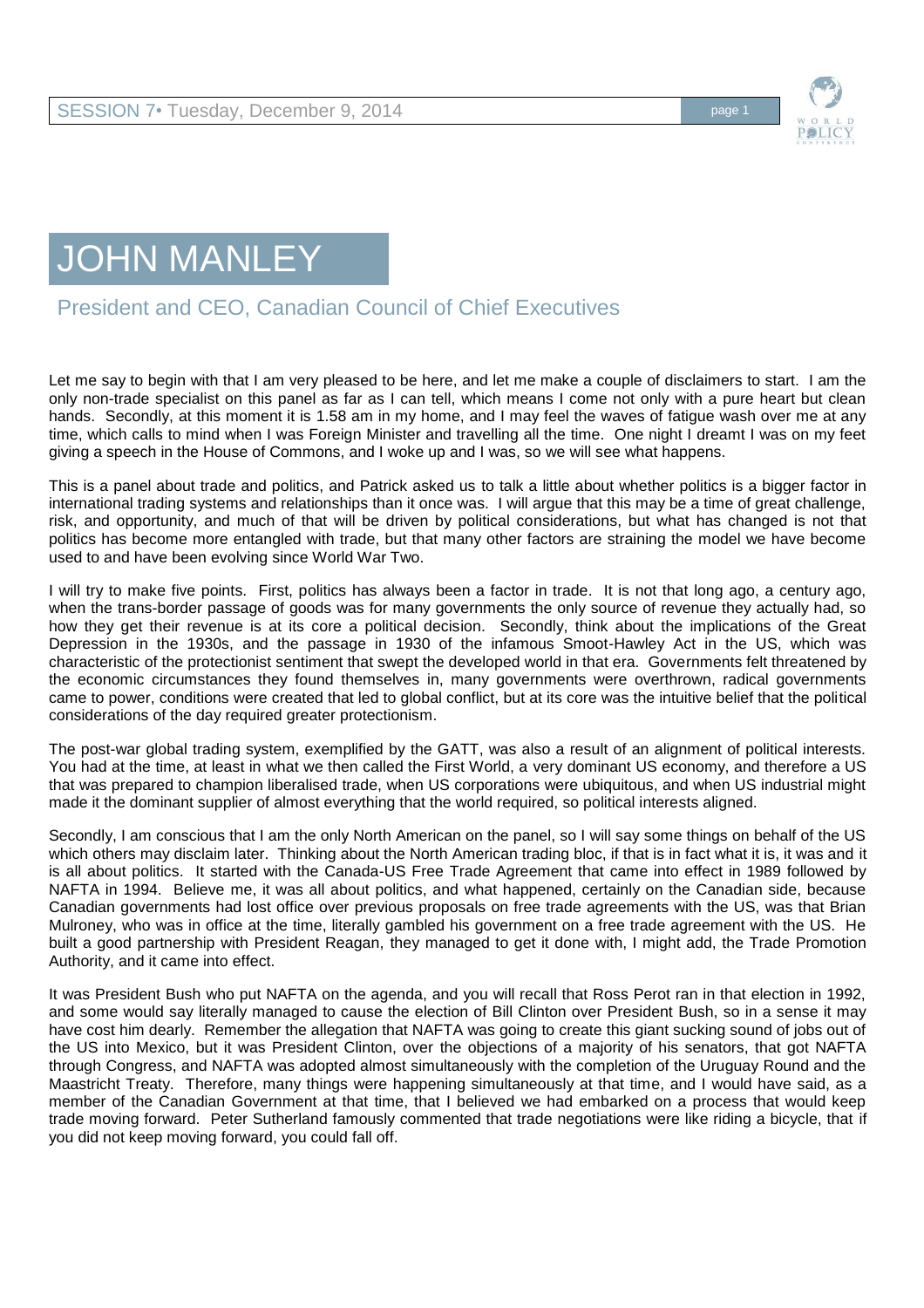

Thirdly, regional and bilateral trade negotiations are a rational response to the failure of the Doha Round. Saying that Doha was ambitious would be a bit of an understatement, and my colleagues on this panel, particularly Pascal, probably know how frustrating it was to try to build a consensus around the path that Doha sought to set out, involving developing economies as well as developed ones. Therefore, the rational response has been to develop regional agreements, criticised as a spaghetti bowl, but really it is the only plurilateral game in town. The Canada-Korea agreement comes into effect three weeks from now, and Canada-Europe is in the ratification process, the negotiations having been completed, but these agreements are increasingly consuming most of the political and business energy that is devoted to trade, because there is a sense that these discussions might actually lead to outcomes.

Fourthly, this will not get any better, because the world is increasingly complex, and our political economies are all engaged in dealing with a myriad of very deep and difficult issues, some of which we have talked about over the last two days at this conference. The World Economic Forum recently came out with its global trends for 2015, and the trends they pick out are hard to argue with: deepening income inequality, persistent jobless growth brought on by technological progress and automation, lack of leadership, including the international community's failure to address issues like global warming, rising geostrategic competition among key actors, the weakening of representative democracy, rising pollution in the developing world, increasing frequency of severe weather events, intensifying nationalism, increasing water stress, and health as a critical concern in the economy. How is that for a cheery list of issues that leaders have to deal with? Anyone who wants to volunteer for an alcohol-induced coma may go to bar after dinner this evening, but these are the issues that are top of mind in each of our countries.

The common thread is that politics drives the responses to all of these mega-problems, as you might call them, and it is in this context that trade negotiations are carried on. This makes the traditional trade-offs of a traditional trade negotiation much more complex if not entirely impossible. Finally, notwithstanding all of the above, the process of globalisation is irreversible, and there are several reasons it is an increasingly difficult world in which to carry on traditional negotiations. First of all, supply chains are established, and not only supply chains in terms of how goods and services are produced, but the ageing demographics of some economies will need to be offset by the more youthful demographics in others, so quite apart from an arbitrage of labour rates, there will need to be an arbitrage of availability of labour forces.

The second factor is that, in aggregate, the world is awash in energy supply; even if distribution may be an issue in some places, there is a lot of supply. Technology is ubiquitous and available, and capital in search of investment opportunities is not restricted by national borders to any great extent, nor is it in short supply, so the promise of continuing to raise living standards is, as we have seen over the past 20 or 25 years, is very much alive based on a continuing growth in trade patterns.

Therefore, in answer to your question, politics is indeed alive and well in trade, but it has more or less got us to where we are today. There are no really easy answers to dealing with some of the political conundrums that confront us and create the context for these negotiations, but we need to keep moving forward. Regionalism is here to stay, so our hope is that regional agreements, where they are being negotiated, bring out the greatest possible ambition in their members, and in this way they can spur others to keep up and become building blocks rather than stumbling blocks to greater global integration.

Politicians need to call on trade negotiators to design these regional agreements, whether they are TPP, TTIP or others, in such a way as to make them interoperable with the global trading system. Finally, regional agreements need to continue to inspire global trade rules, or at the very least extend special rules to developing nations. Creating walls rather than bridges within regional agreements risks leaving large parts of the world, such as Africa and the Middle East, behind, and that in a very real way could result in the trade system undermining global security. When you create a system where some groups are outside and feel particularly deprived, that is the key to issues such as regional disparities of income and levels of unemployment that in turn feed regional insecurities and conflict.